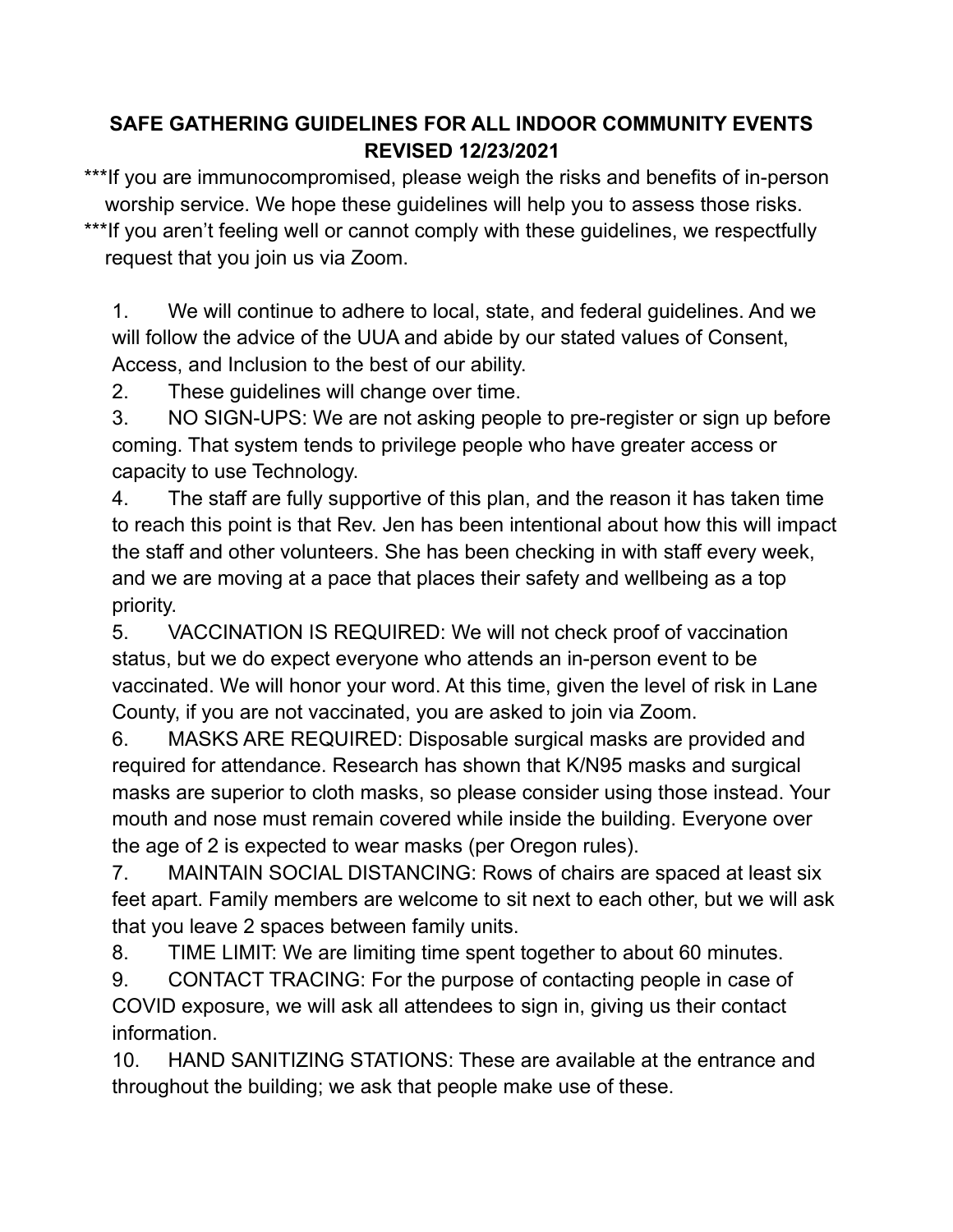11. TRAFFIC FLOW TO REDUCE CROWDING: All attendees will be asked to enter through the North entrance and exit through the doors on the East side. Exceptions to that rule will be made for people using wheelchairs and motorized scooters who may enter through the East doors.

12. BATHROOMS: Signs are in all of the bathrooms requesting people close the lid before flushing to contain water droplets.

13. WATER FOUNTAINS: They are functional. We ask that you bring your own water bottle at this time or use the paper cups instead of drinking from the fountain.

14. EATING & DRINKING: Only beverages are allowed to be consumed indoors--no meals at this time.

15. HVAC SYSTEM: Our upgraded air handling system will be turned on 1 hour prior to events and will run continuously until 1 hour after the event

16. CLEARING THE AIR: No events will be scheduled with less than 3 hours in between to allow for proper air exchange.

17. SMALL GROUPS: Small groups and committees can ask participants for their vaccination status. The purpose of asking is to let group members make an informed decision about how, where, and how long to meet. The purpose of asking should never exclude anyone from church sponsored activities, and groups must offer online, multi-platform options.

18. CHOIR: The choir is practicing indoors following their own specific safety protocols.

19. LIBRARY: Use is allowed now by reservation, limited to 2 people for 15 minutes. This is because this is a window-less, closed space.

20. OUTDOOR EVENTS: As of 11/23/21, there is no mask mandate for outdoor events, but please do wear a mask anytime you want to feel safer.

## SPECIFIC TO WORSHIP SERVICES

21. CONGREGATIONAL SINGING: For now, because of the additional risk involved in aerosol spread through singing, the choir will provide music in video form, and the congregation will be asked to hum, not sing aloud.

22. WORSHIP LEADERS: People who are part of the service will remain masked unless they are speaking.

23. OFFERING: We encourage online giving and will also provide a basket at an exit to deposit offering gifts.